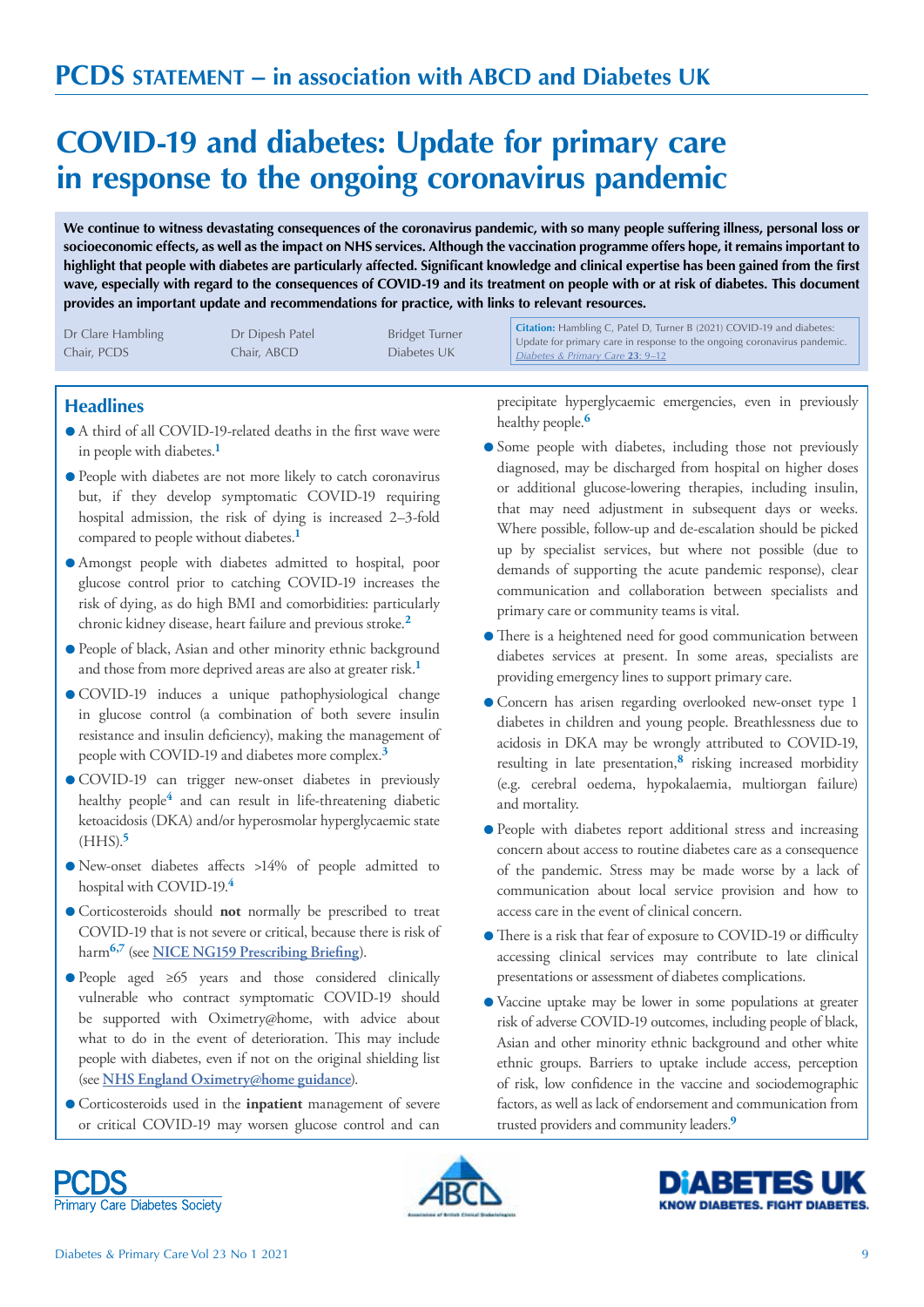### **Recommendations**

We understand the challenges facing all clinicians working in diabetes care and commend everyone for their part in the response to the pandemic. Given that many practices currently have reduced capacity, we have recommended resources to support you in whatever you can do to deliver diabetes care despite the ongoing challenges.

Whilst continuing the COVID-19 response, and where possible, we recommend the following:

- l Practices should maintain clinically important diabetes reviews.
- l Recalls should be prioritised on the basis of clinical need (see **[How to prioritise primary care diabetes services during](https://www.diabetesonthenet.com/journals/issue/620/article-details/how-prioritise-primary-care-diabetes-services-during-and-post-covid-19-pandemic) [and post COVID-19 pandemic](https://www.diabetesonthenet.com/journals/issue/620/article-details/how-prioritise-primary-care-diabetes-services-during-and-post-covid-19-pandemic)**).
	- **–** Although biometric parameters (e.g. last recorded HbA<sub>1c</sub>, blood presure, eGFR) offer easier methods for clinical prioritisation, other factors should be included when determining priority, such as pregnancy planning, mental health concerns, new-onset or worsening foot or eye disease, recent A&E attendance, admission for a diabetesrelated complication or vulnerability for other reasons (e.g. learning disability, serious mental illness or frailty).
- l Practices should collaborate with local specialist diabetes teams to maximise opportunity for reviewing people with diabetes whilst minimising duplication.
- l Practices should recognise that some people with diabetes may be concerned about attending for face-to-face review because of the risks associated with catching COVID-19.
- l People with diabetes should be supported in preparation for their review and afterwards (see **[At a glance factsheet:](https://www.diabetesonthenet.com/journals/issue/617/article-details/glance-factsheet-sources-information-and-education-people-diabetes-support-remote-consulting) [Sources of information and education for people with](https://www.diabetesonthenet.com/journals/issue/617/article-details/glance-factsheet-sources-information-and-education-people-diabetes-support-remote-consulting) [diabetes to support remote consulting](https://www.diabetesonthenet.com/journals/issue/617/article-details/glance-factsheet-sources-information-and-education-people-diabetes-support-remote-consulting)**).
- l Use telephone, video and e-consultation tools to support attendance.
- l Make use of remotely gathered information (e.g. self-reported weight, home capillary glucose or blood pressure data), ensuring that face-to-face consultations continue to be offered where clinically appropriate or for those with limited digital access (see **[How to undertake a remote diabetes review](https://www.diabetesonthenet.com/journals/issue/612/article-details/how-undertake-remote-diabetes-review)**).
- l Maintain awareness of diabetes-related complications and risk of progression as a consequence of reduced access to care. In particular, consider the risk of progressive foot disease and offer face-to-face assessment or, where this is not possible or declined, remote examination. Refer promptly where concerns are identified.
- l Remain vigilant for symptoms of new-onset type 1 diabetes, particularly in children and young people who are unwell.
	- **–** Consider the 4Ts Toilet, Thirsty, Tiredness, Thinner (see **[Do you know the 4 Ts of type 1 diabetes?](https://www.diabetes.org.uk/get_involved/campaigning/4-ts-campaign)**).
	- **–** Check urine for glucose and ketones, and do a fingerprick glucose test. If the random point-of-care glucose is

>11.0 mmol/L, refer immediately (same day) to your local acute paediatric or adult medical service, as appropriate.

- l Capillary glucose and urinary or capillary ketone levels should be checked in people presenting acutely unwell with suspected COVID-19 or possible diabetes-related emergency.
- l Familiarise yourself with sick day rules for people with diabetes (see **[How to advise on sick day rules](https://www.diabetesonthenet.com/journals/issue/612/article-details/how-to-advise-on-sick-day-rules)**).
	- **–** Insulin therapy should **never** be stopped during intercurrent illness but some oral therapies, in particular metformin and SGLT2 inhibitors, may warrant temporary suspension during the acute illness phase. They can usually be re-started once the acute phase has passed and the individual is eating and drinking again.
	- **–** Information for people with diabetes is available from NHS England: **[Type 1 diabetes](https://www.england.nhs.uk/london/wp-content/uploads/sites/8/2020/04/2.-Covid-19-Diabetes-Sick-Day-Rules-Type-1-MDI-06042020.pdf)** | **[Type 2 diabetes](https://www.england.nhs.uk/london/wp-content/uploads/sites/8/2020/04/3.-Covid-19-Type-2-Sick-Day-Rules-Crib-Sheet-06042020.pdf).**
- l Be aware of the risk of euglycemic DKA during acute intercurrent illness in people prescribed SGLT2 inhibitors, even in the presence of relatively normal blood glucose levels (see **[Diabetic ketoacidosis with SGLT2 inhibitors](https://www.diabetesonthenet.com/journals/issue/626/article-details/diabetes-distilled-diabetic-ketoacidosis-with-sglt2-inhibitors)**).
- l Manage expectations in people awaiting diabetes review. If you are unable to offer service as usual, communicate with those who are waiting and keep them informed.
	- **–** Highlight areas of concern that should trigger a contact with the clinical team and signpost to self-help resources.
	- **–** In particular, encourage people with diabetes to seek help with any of the following:
		- Difficulties with blood glucose control or symptoms worse than normal (4Ts – toilet, thirsty, tired, thinner).
		- New or worsening foot or eye problems.
		- Recurrent infections.
		- Concerns with mental health.
		- Women who are pregnant or planning pregnancy.
		- Recent ambulance call-out, A&E attendance or emergency hospital admission.
	- **–** See specimen letters, for local adaptation, with linked resources (**[Type 1 diabetes](https://www.dropbox.com/s/htqm0ziov83hlcv/Specimen%20letter%20from%20practices%20for%20people%20with%20type%201%20diabetes.docx?dl=0)** | **[Type 2 diabetes](https://www.dropbox.com/s/wx6i5qsgyp62qsg/Specimen%20letter%20from%20practices%20to%20people%20with%20type%202%20diabetes.docx?dl=0)**).
- l Healthcare professionals (HCPs) have an important role in promoting uptake of COVID-19 vaccination. As trusted and respected members of their communities, they are well placed to support engagement with health messaging and vaccine distribution strategies that are sensitive to their local communities.
	- **–** HCPs should support access to multilingual, nonstigmatising communications, including vaccine offers and endorsements from trusted sources to increase awareness and understanding, and to address different religious and cultural concerns within the communities they serve (see SAGE's **[Factors influencing COVID-19 vaccine uptake](https://www.gov.uk/government/publications/factors-influencing-covid-19-vaccine-uptake-among-minority-ethnic-groups-17-december-2020) [among minority ethnic groups](https://www.gov.uk/government/publications/factors-influencing-covid-19-vaccine-uptake-among-minority-ethnic-groups-17-december-2020)**).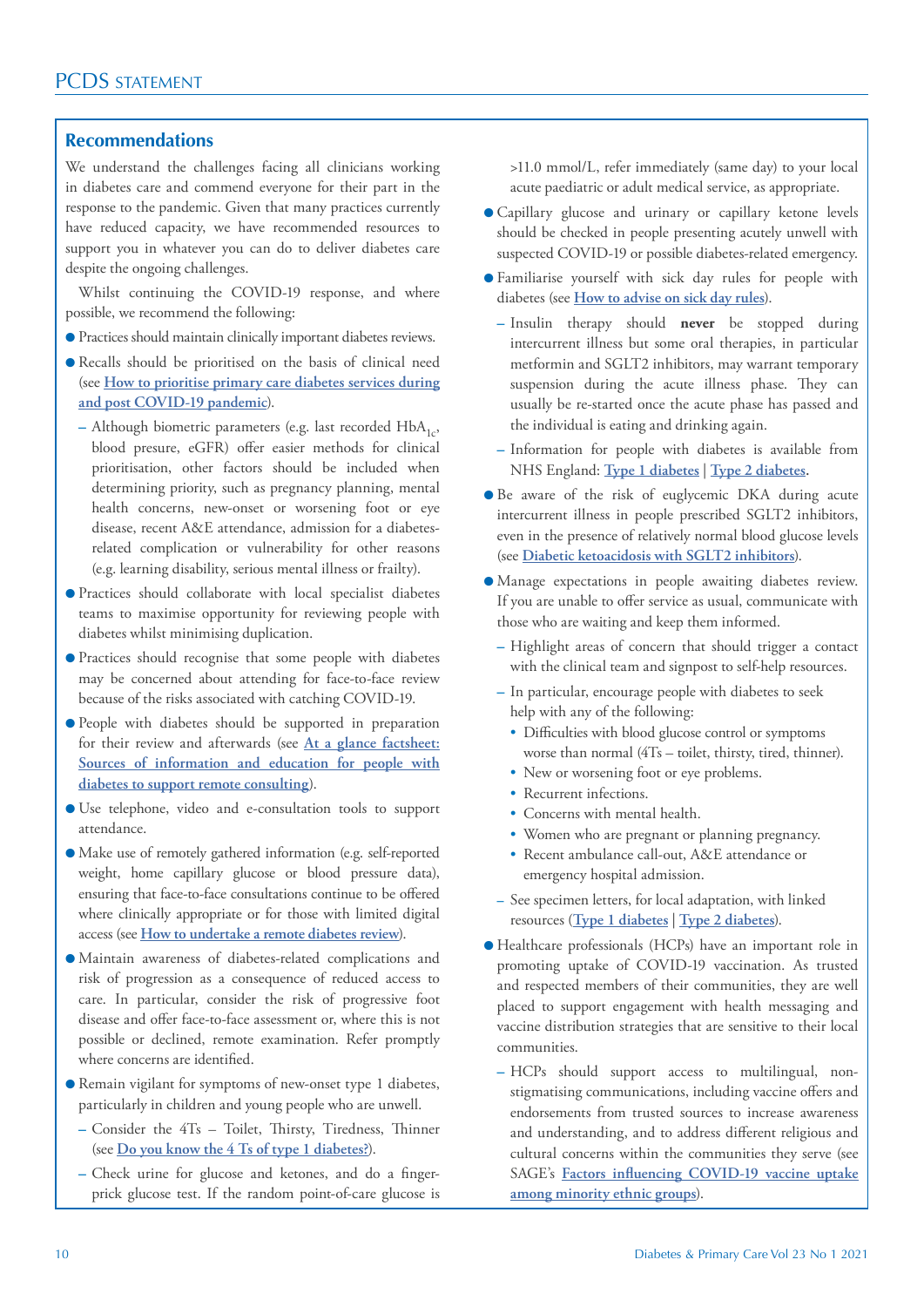## **Important resources**

**Specimen letters** (for local adaptation):

l For people with type 1 diabetes: **[click here](https://www.dropbox.com/s/htqm0ziov83hlcv/Specimen%20letter%20from%20practices%20for%20people%20with%20type%201%20diabetes.docx?dl=0)** Unfortunately, this means that some people may need to wait much longer than usual for their In order to ensure that we can look after everyone fairly and safely, NHS England has recommended that we organise our appointments differently, to ensure that the people we are most concerned If you are awaiting a diabetes review, either from the surgery or from your diabetes team at (insert name of diabetes service) or elsewhere and are concerned about your diabetes, please call us to let us known you to discuss you to diabete for a doctor to discuss you to discuss you to discuss you need and decide whether or not you need and decide whether or not you need and decide whether approximately approximately app keen to hear from you if you are concerned about any of the following: • difficulties with blood sugar control or diabetes symptoms worse than normal for you  $-$  to this discussed the 4Ts  $\sim$  and  $\sim$  worsening foot or  $\sim$  $\sim$  recursions



**Management of COVID-19** (for healthcare professionals):

- l UK Government information on COVID-19, including guidance on the assessment and management of suspected UK cases: **[click here](https://www.gov.uk/government/collections/wuhan-novel-coronavirus)**
- NICE COVID-19 rapid guideline: managing symptoms (including at the end of life) in the community: **[click here](https://www.nice.org.uk/guidance/ng163)**
- l NICE COVID-19 prescribing briefing corticosteroids: **[click here](https://www.nice.org.uk/guidance/ng159/resources/covid19-prescribing-briefing-corticosteroids-pdf-8839913581)**
- l World Health Organization Therapeutics and COVID-19: living guideline: **[click here](https://www.who.int/publications/i/item/therapeutics-and-covid-19-living-guideline)**

### **COVID-19 and diabetes** (for healthcare professionals):

- l Latest NHS information and advice about COVID-19: **[click here](https://www.nhs.uk/conditions/coronavirus-covid-19/)**
- l PCDS COVID-19 resource centre: **[click here](https://www.diabetesonthenet.com/covid19-resources)**
- The ABCD COVID-19 resource page outlines acute guidance from the National Inpatient Diabetes COVID-19 Response Team and includes information on management of hyperglycaemia with dexamethasone and safe discharge planning: **[click here](https://abcd.care/coronavirus)**
- l Diabetes UK's Advice for healthcare professionals on coronavirus (COVID-19) and diabetes: **[click here](https://www.diabetes.org.uk/professionals/resources/coronavirus-clinical-guidance)**

**Sick day rules** (NHS guidance for people with diabetes):

- l Sick day rules for patients on multiple daily injections (MDI): how to manage type 1 diabetes if you become unwell with coronavirus: **[click here](https://www.england.nhs.uk/london/wp-content/uploads/sites/8/2020/04/2.-Covid-19-Diabetes-Sick-Day-Rules-Type-1-MDI-06042020.pdf)**
- **.** Sick day rules for patients on an insulin pump: how to manage type 1 diabetes if you become unwell with coronavirus: **[click here](https://www.england.nhs.uk/london/wp-content/uploads/sites/8/2020/04/1.-Covid-19-Diabetes-Sick-Day-Rules-Crib-Sheet-Type-1-Pump-06042020.pdf)**
- Sick day rules: How to manage type 2 diabetes if you become unwell with coronavirus and what to do with your medication: **[click here](https://www.england.nhs.uk/london/wp-content/uploads/sites/8/2020/04/3.-Covid-19-Type-2-Sick-Day-Rules-Crib-Sheet-06042020.pdf)**

### **Self-management support for people with diabetes:**

- l My Type 1 Diabetes: **[click here](https://mytype1diabetes.nhs.uk/)**
- l NHS Healthy living for people with type 2 diabetes: **[click here](https://www.healthyliving.nhs.uk/)**
- l Diabetes UK Updates: Coronavirus and diabetes: **[click here](https://www.diabetes.org.uk/about_us/news/coronavirus)**
- l Diabetes UK Diabetes when you're unwell (includes sick day rules): **[click here](https://www.diabetes.org.uk/guide-to-diabetes/life-with-diabetes/illness)**
- l Diabetes UK Learning zone (for all people with diabetes): **[click here](https://learningzone.diabetes.org.uk/)**
- l Diabetes UK Children and diabetes: **[click here](https://www.diabetes.org.uk/guide-to-diabetes/your-child-and-diabetes)**

### We are writing to every one wanted to update the still are view. We wanted to update you wanted to update you as we continue working to catch up on appointments that have been delayed because of the well as the new had the need for stricter infection control procedures and social distancing, we have had to change the way we are able to provide routine diabetes and review appellers and review appellers. necessary changes are intended to keep both you and our staff as safe as possible, but it does mean that we are not able to see everyone as quickly as would have been possible in the past. We are writing to every one who is still await is still await in the update you wanted to update you wanted to as we continue working tocatch up on appointments that have been delayed because of the As a consequence of ongoing COVID-19 pandemic and the roll out of the vaccination programme, as well as the new had the need for stricter infection control procedures and social distancing, we have had to change the way we are able to provide routine diabetes and review appears and review appears and necessary changes are intended to keep both you and our staff as safe as possible, but it does mean that we are not able to see everyone as quickly as would have been possible in the past. Unfortunately, this means that some people may need to wait much longer than usual for their In order to ensure that we can look after everyone fairly and safely, NHS England has recommended that we organise our appropriate our appropriate our area If you are awaiting a diabetes review, either from the surgery or from your diabetes team at (insert name of diabetes service) or elsewhere and are concerned about your diabetes, please call us to let us know your concern. We can then arrange for a diabetes nurse or a doctor to call you to discuss your concern and decide whether or not you need and an earlier approximation approximation keen to hear from you if you are concerned about any of the following: • difficulties with blood sugar control or diabetes symptoms worse than normal for you (the 4Ts - toilet, thirsty, tiredness and getting thinner)  $\sim$  and the contract or eye problem or expect to the contract or eye problem.  $\sim$  recursions in fact, the contract in While you are awaiting you are awaiting you are aware awaiting the resources are as a please see the NHS and https://www.diabetes.org.uk/type-1-diabetes **[Type 1](https://www.dropbox.com/s/htqm0ziov83hlcv/Specimen%20letter%20from%20practices%20for%20people%20with%20type%201%20diabetes.docx?dl=0) [Type 2](https://www.dropbox.com/s/wx6i5qsgyp62qsg/Specimen%20letter%20from%20practices%20to%20people%20with%20type%202%20diabetes.docx?dl=0)**

- **Multilingual COVID-19 resources:**
- l Doctors of the World offer advice in 60 different languages: **[click here](https://www.doctorsoftheworld.org.uk/coronavirus-information/)**
- **C** South Asian Health Foundation provides resources, including videos supporting uptake of vaccination: **[click here](https://www.sahf.org.uk/covid19)**
- l Diabetes UK offers information, including sick day rules, in 12 different languages: **[click here](https://www.diabetes.org.uk/diabetes-the-basics/information-in-different-languages)**
- l Diabetes101 offers short, sharp videos in 10 different languages to support vaccination uptake: **[click here](https://www.youtube.com/playlist?list=PLb-3FYxetrEjJXgDHUG5a4L90LzZk7HoC)**

### **Resources from Diabetes UK on diabetes and emotional wellbeing:**

- **Information for people with diabetes: [click here](https://www.diabetes.org.uk/guide-to-diabetes/emotions)**
- l Information for healthcare professionals: **[click here](https://www.diabetes.org.uk/professionals/resources/shared-practice/psychological-care)**

### **Resources from Diabetes UK on footcare:**

- l Information for people with diabetes including how to recognise signs of a foot problem and advice about how to look after their feet, including the Touch the Toes test: **[click here](https://www.diabetes.org.uk/guide-to-diabetes/complications/feet/taking-care-of-your-feet)**
- l Our downloadable *Diabetes and looking after your feet* leaflet can be printed or sent to your patients with diabetes as a PDF: **[click here](https://shop.diabetes.org.uk/collections/information-for-you/products/diabetes-and-looking-after-your-feet-1)**

### **Resources from Diabetes UK on remote diabetes appointments:**

- l Information about preparing for remote appointments. Also available to download as a PDF leaflet: **[click here](https://www.diabetes.org.uk/guide-to-diabetes/managing-your-diabetes/preparing-remote-appointments)**
- l Information about remote consultations for healthcare professionals: **[click here](https://www.diabetes.org.uk/professionals/resources/shared-practice/remote-consultations)**

### **Other useful resources from Diabetes UK:**

- l Capacity to support people newly diagnosed with type 2 diabetes might be limited at present. Diabetes UK's new AccuRx template will signpost people to support from Diabetes UK.
	- **–** Title: Diabetes UK T2DM new diagnosis
	- **–** Body: Finding out you've got type 2 diabetes can feel overwhelming. If you're not sure where to start, Diabetes UK has helpful resources on understanding your condition and meeting other people who have it too. [www.diabetes.org.uk/diabetes-info](https://www.diabetes.org.uk/type-2-diabetes)
- l Our position statements on diabetes care during the COVID-19 pandemic, and managing risk for people with diabetes from COVID-19: **[click here](https://www.diabetes.org.uk/professionals/resources/coronavirus-clinical-guidance#clinical-guidance)**
- l Our downloadable information for people with diabetes about their diabetes care during the COVID-19 pandemic, including what checks they should expect: **[click here](https://shop.diabetes.org.uk/collections/information-for-you/products/your-diabetes-care-during-coronavirus)**
- l Other information resources are available to order or download from our online shop: **[click here](https://shop.diabetes.org.uk/collections/information-for-you/products/your-diabetes-care-during-coronavirus)**